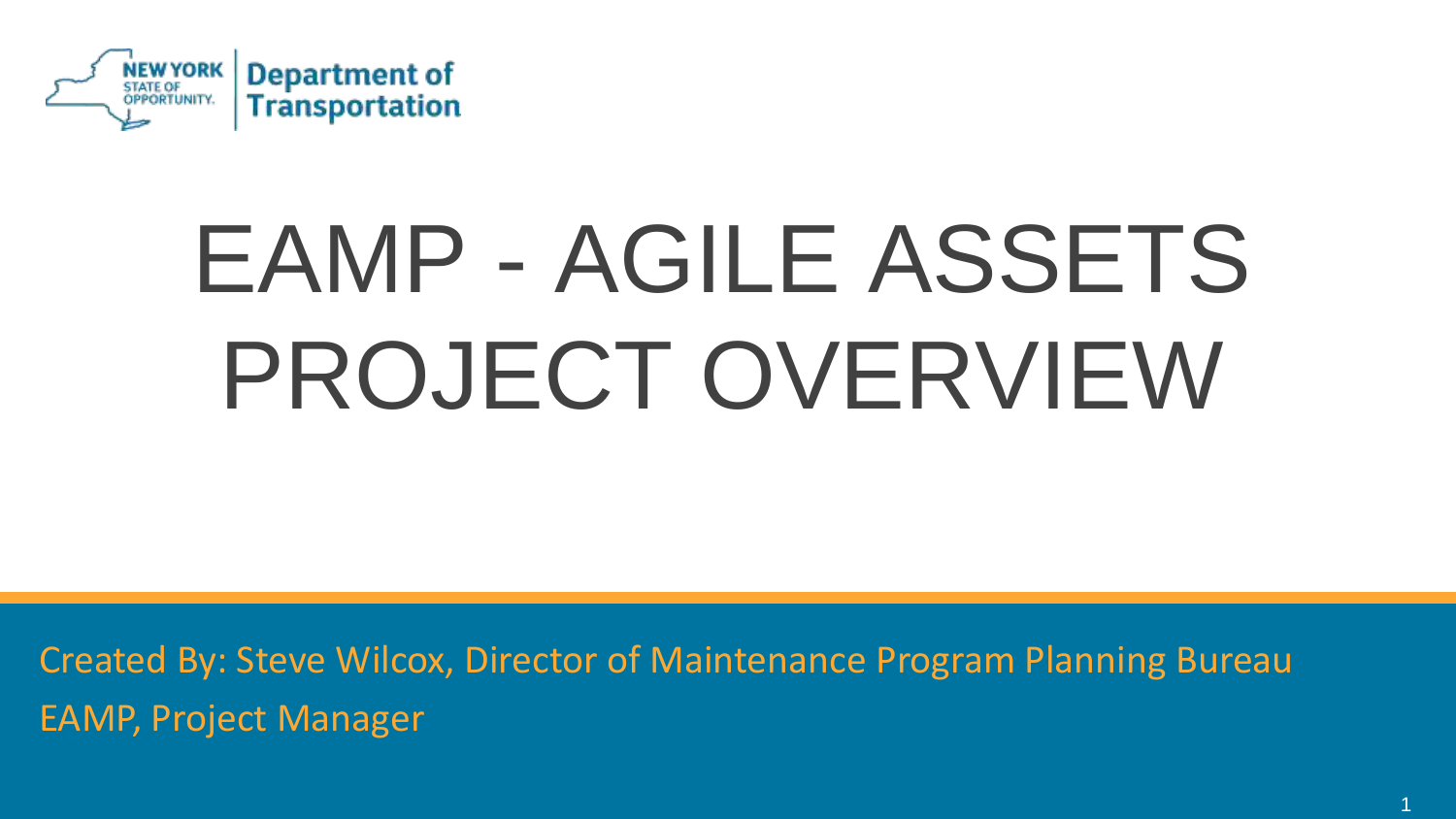# **ENTERPRISE ASSET MANAGEMENT PLANNING AGILE ASSETS**

- **⇒ Bridge Data Information System (BDIS)**
- **Pavement Management System (PMS)**
- **Structures Management System (SMS)**
- **Portfolio Analyst**
- **⇒ Roadway Inventory System (RIS)**
- **Communal Management System (MMS)**
- **Summit**

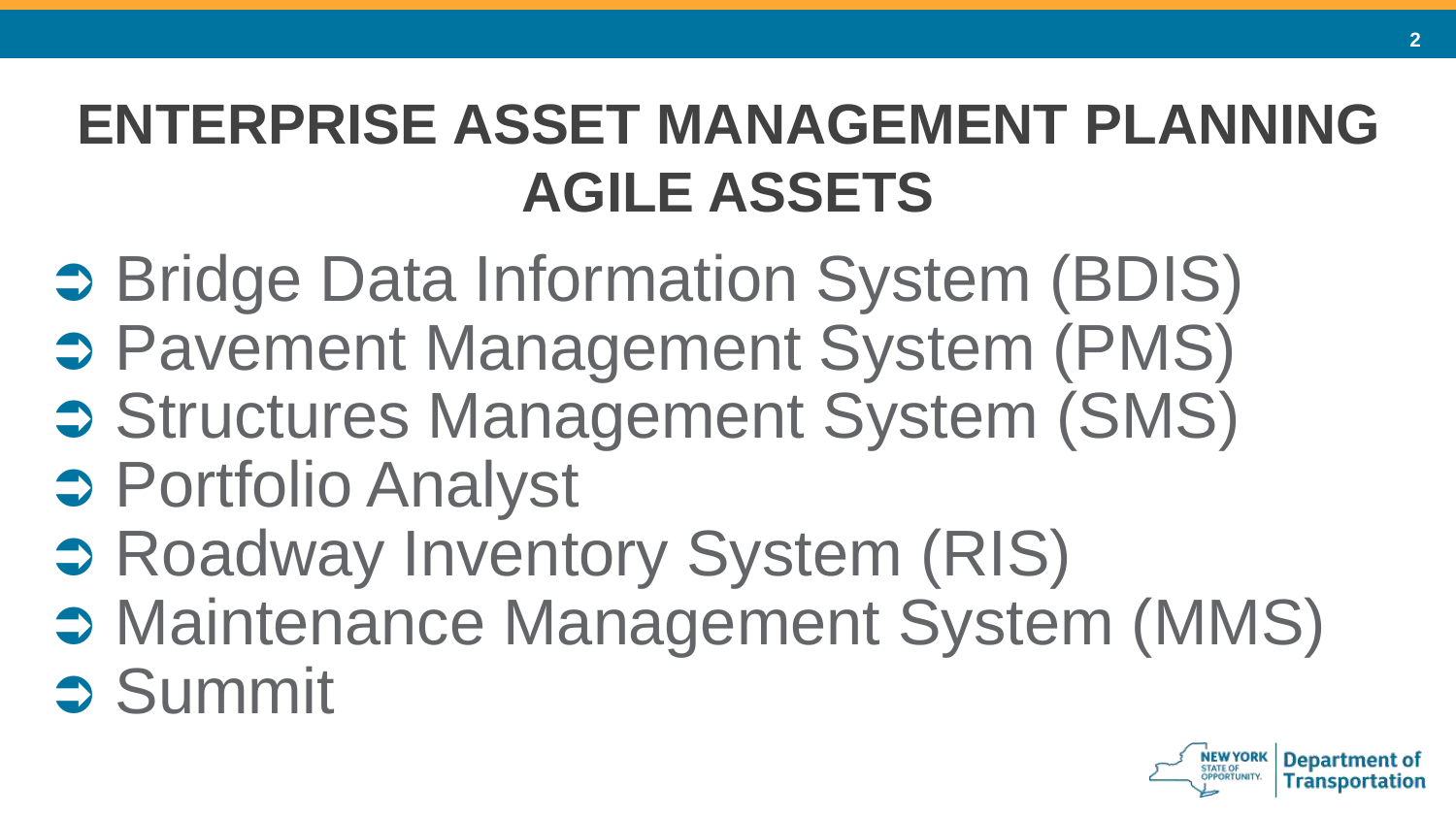## **AGILE ASSETS PRODUCT SUITE AT NYSDOT**









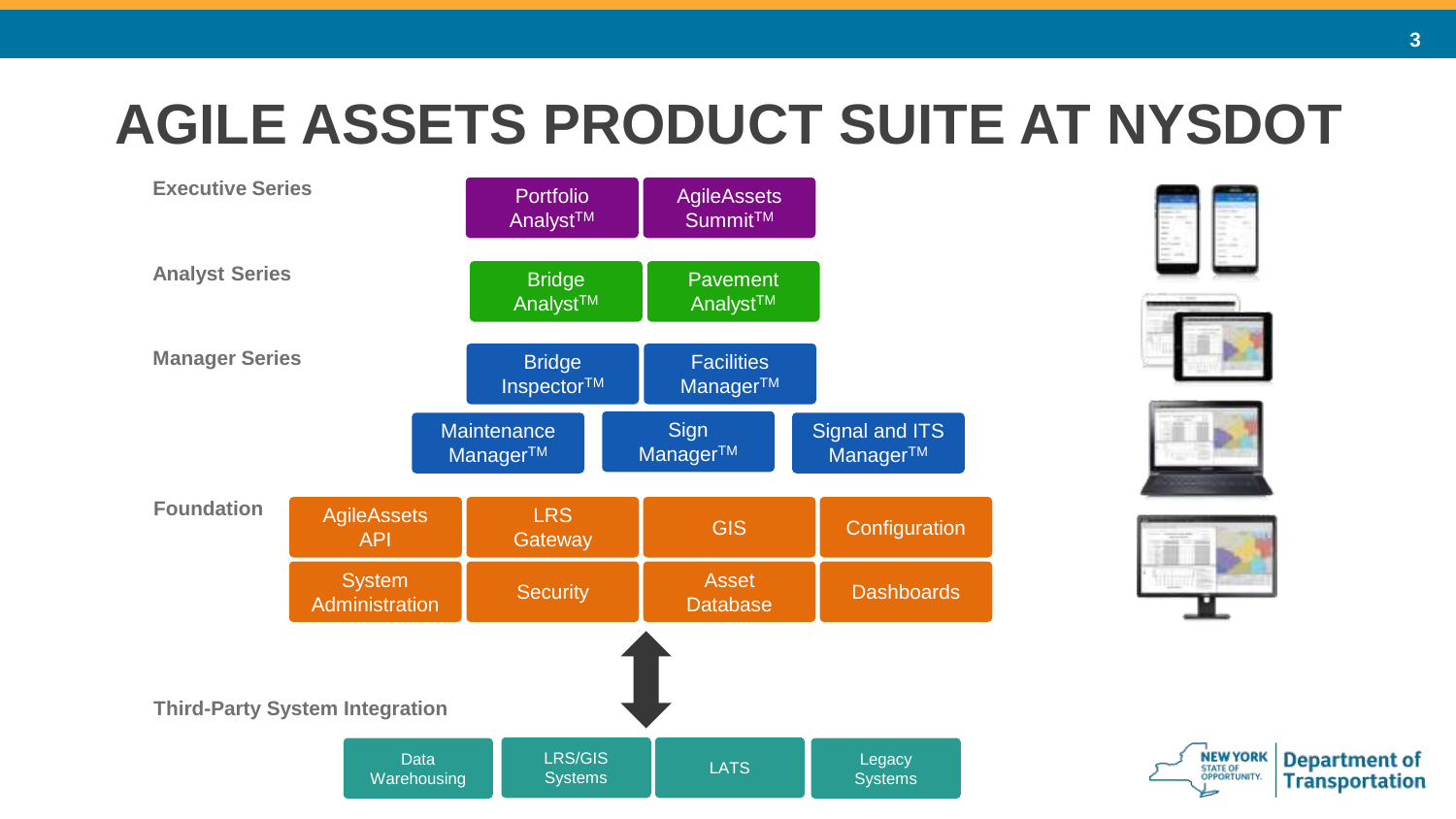## **BRIDGE DATA INFORMATION SYSTEM (BDIS) LIVE 2014**

- **Bridge and Large Culvert Inventory and Inspection** (Conversion to National Bridge Elements 2015)
- **Contains 1** Inspection Scheduling
- **D** Flagging
- $\supset$  Vulnerability Analysis
- **Coad Rating**
- **→ Field Data Collection (FDC)**
- **S** Federal Reporting
- Daily Extract

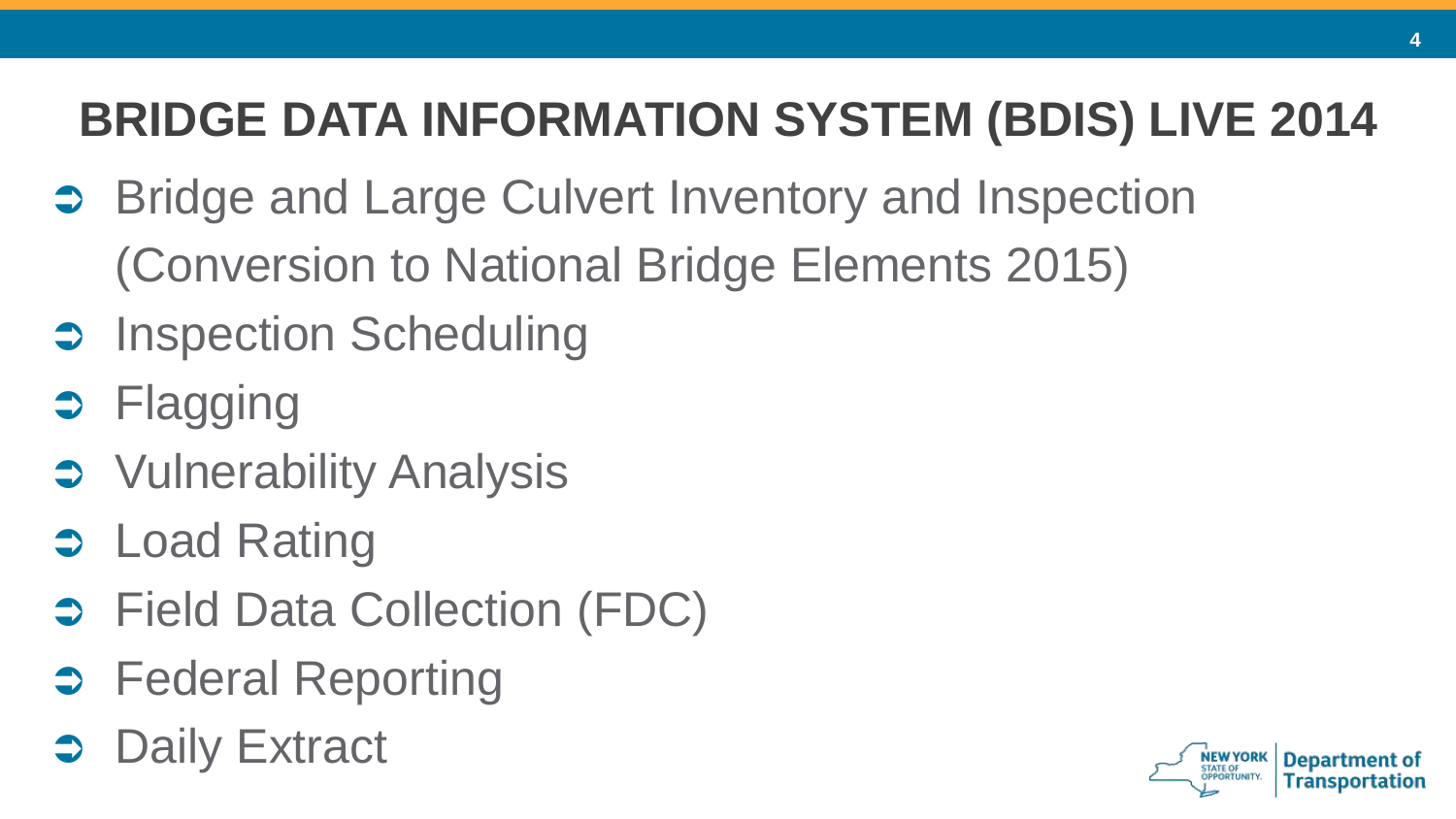### **STRUCTURES MANAGEMENT SYSTEM LIVE 2017**

- Inventory and Inspection of Secondary Structural Assets
	- Q Overhead Sign Structures (OSS)
	- **□ Retaining Walls**
	- Noise Walls
- **→ Field Data Collection (FDC)**
- **→ Bridge Needs Modeling**
- **B** Ranking Analysis

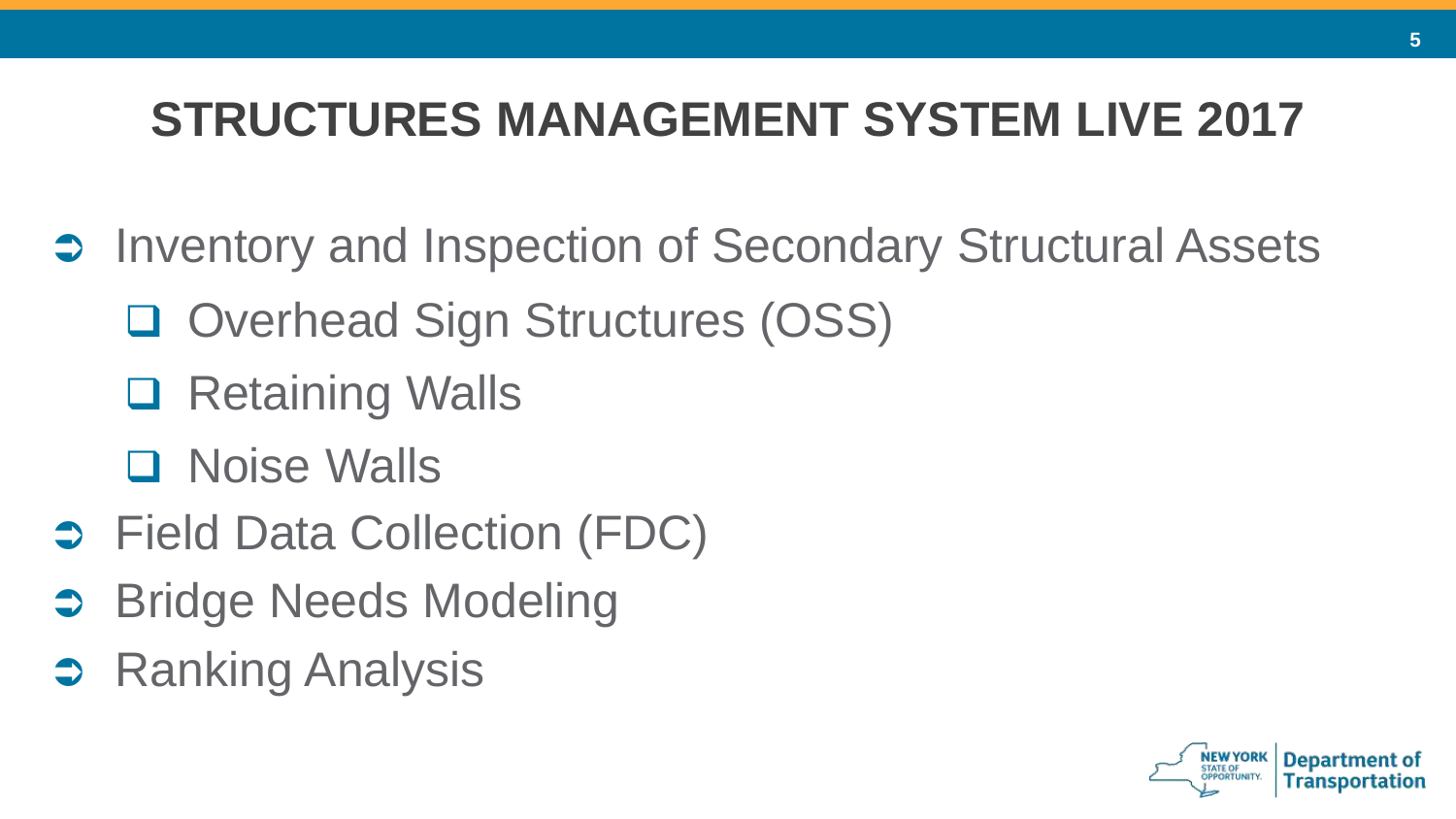### **PAVEMENT MANAGEMENT LIVE 2017**

- **Pavement Needs Modeling** 
	- **□** Repository for Pavement Condition Data
	- **□ 45 Empirically Based Deterioration Curves**
	- □ Treatment Recommendations based on Time at a Condition State
	- **u** Utilizes Optimization Analysis
- Integration with ESRI Roads and Highways for Linear Referencing and **Geometry**
- **→** Roads and Highways Now the Underlying Linear Referencing System for All Assets

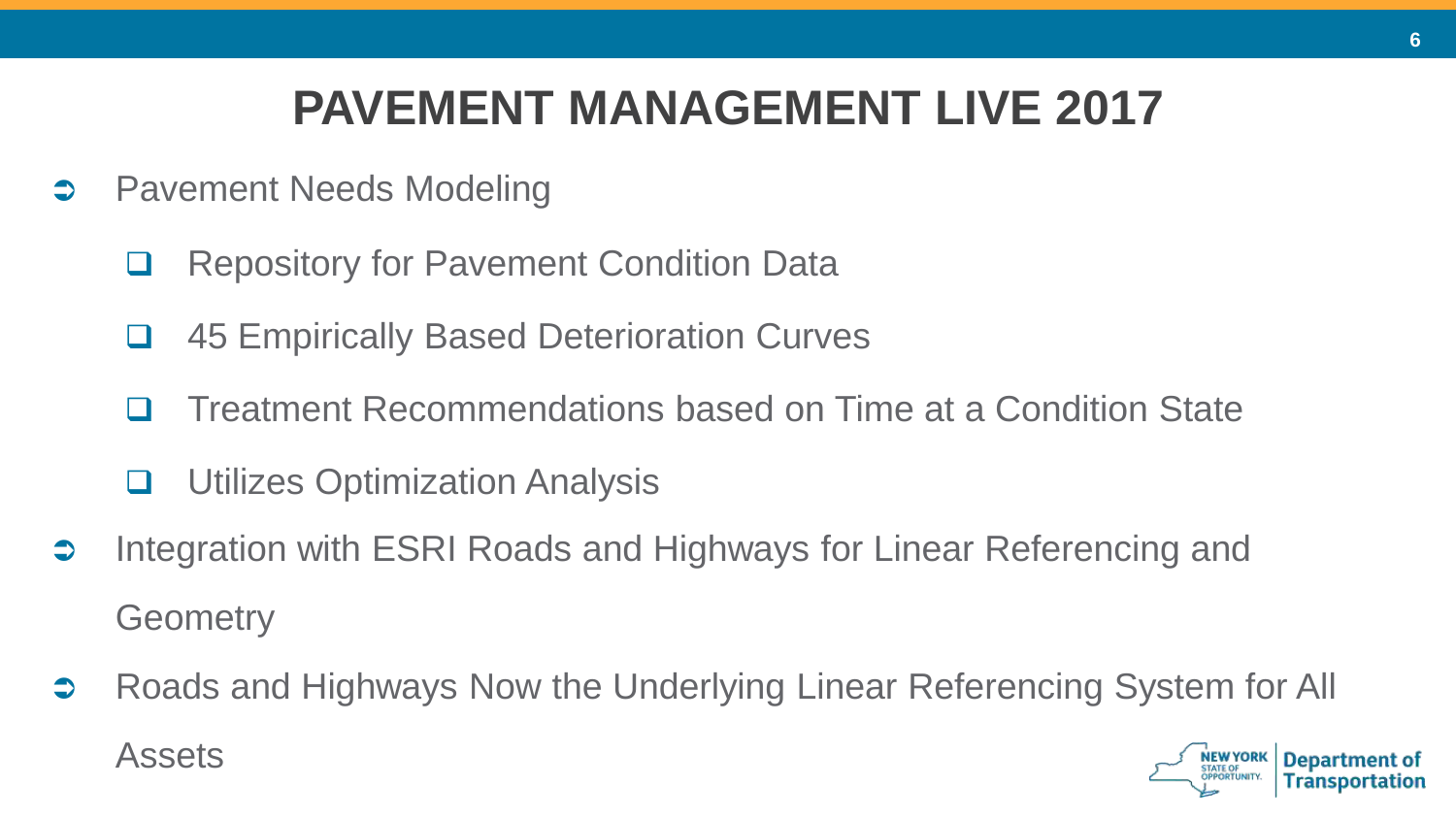# **PORTFOLIO ANALYST EXPECTED 2018**

- **Cross Asset Trade Off Analysis**
- Determines Funding Levels for Various Asset Classes to Achieve Optimal Outcomes
- Utility Function Based Facilitated by Decision Lens
- Utility Functions Driven by Condition State Triggers + Backlog
- Single Objective Multi-Variant Optimization Analysis (Frontier Performance) for a Given Funding Level
- **Currently only Pavement vs Bridge**
- Program Level Trade Off (Not Project Level)

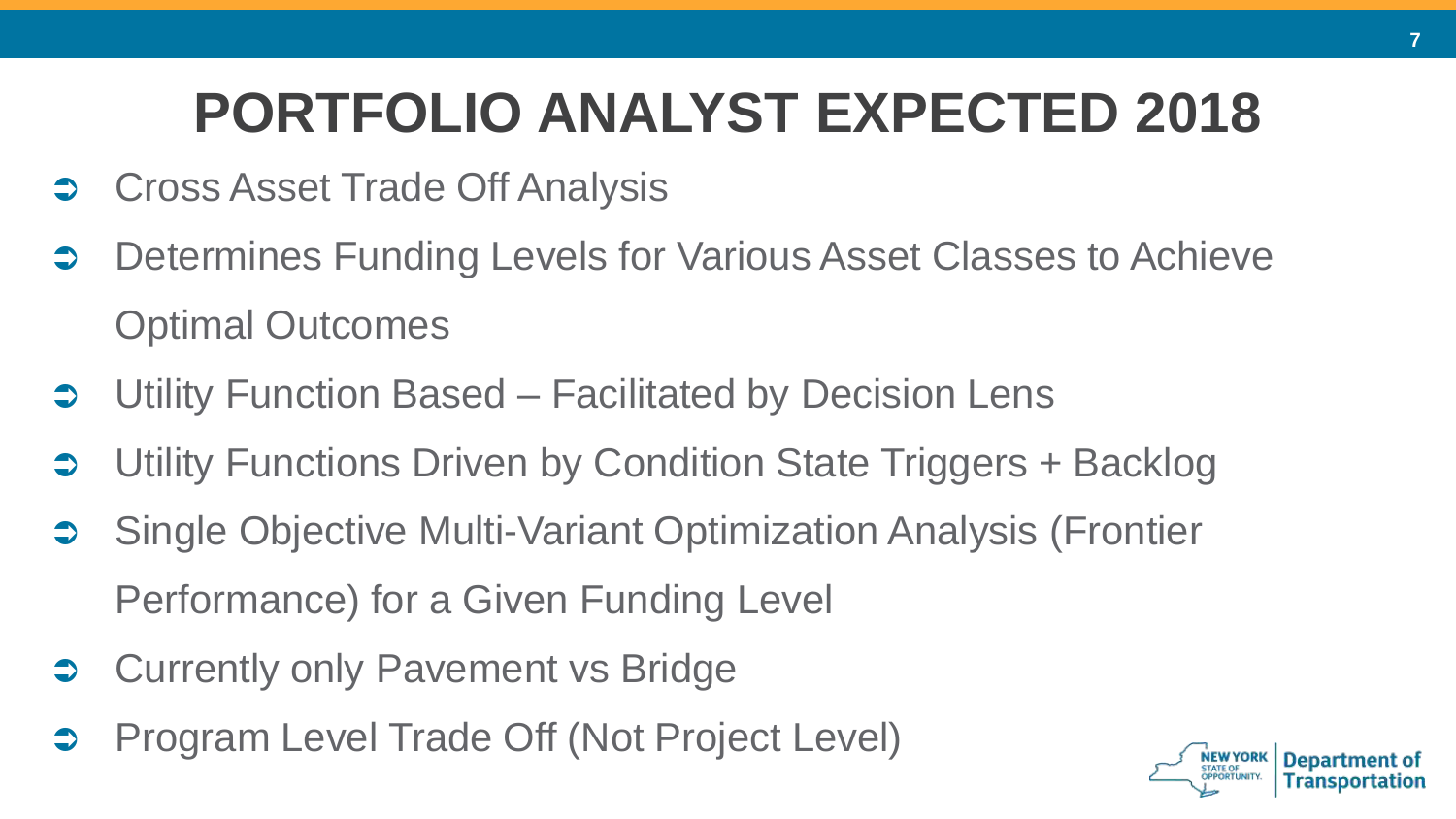# **ROADWAY INVENTORY SYSTEM EXPECTED 2018**

- **S. RIS Data Warehouse**
- **Smart Entry Engine (Tabular and Spatial Integrated)**
- **Repository for Roadway Inventory (Condition in PMS)**
- **Straight Line Analyzer**

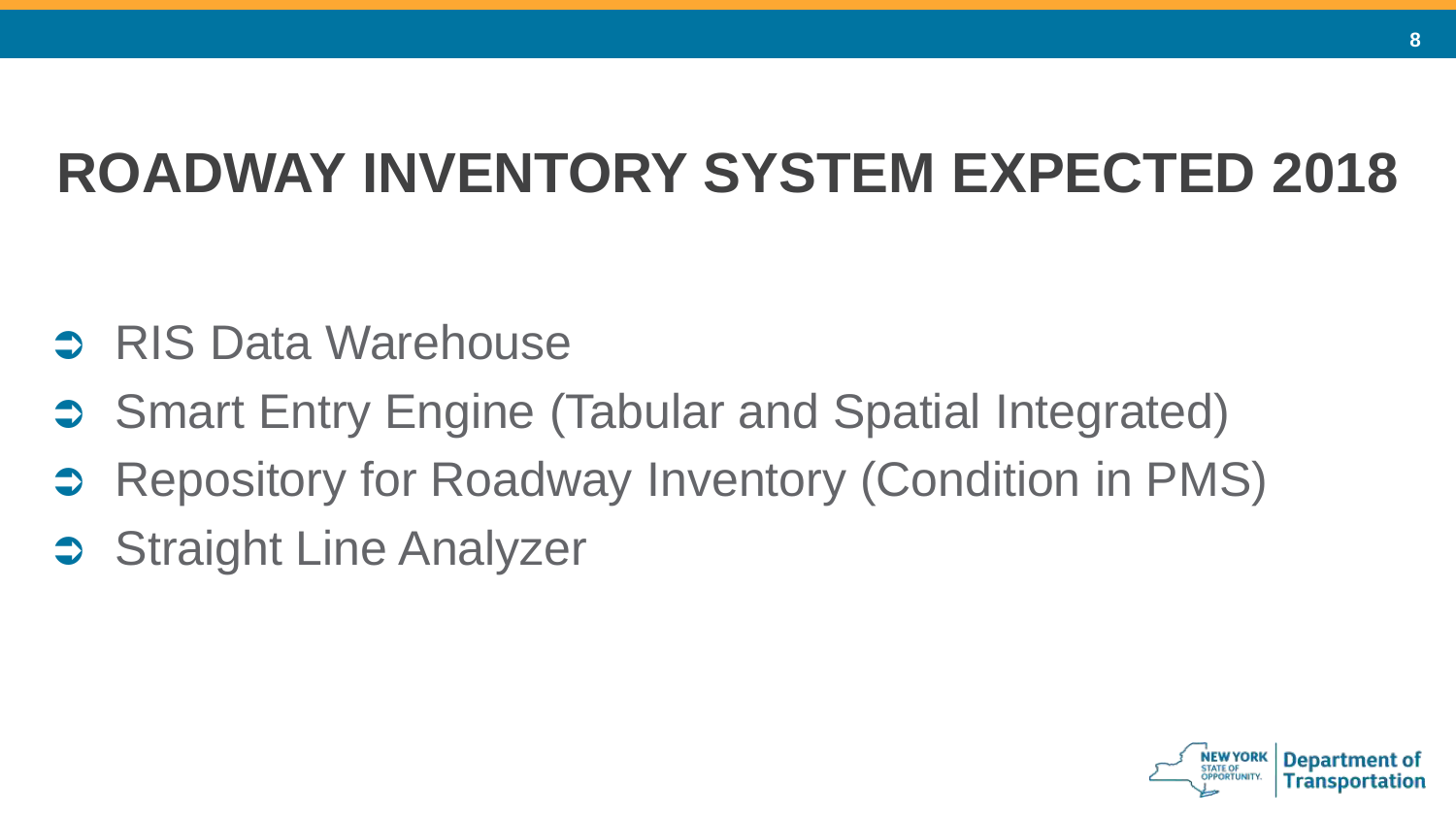### **SUMMIT**

- **B** High End Analytic Tool
- On the Fly Ad Hoc Queries
- On the Fly Graphing Capability

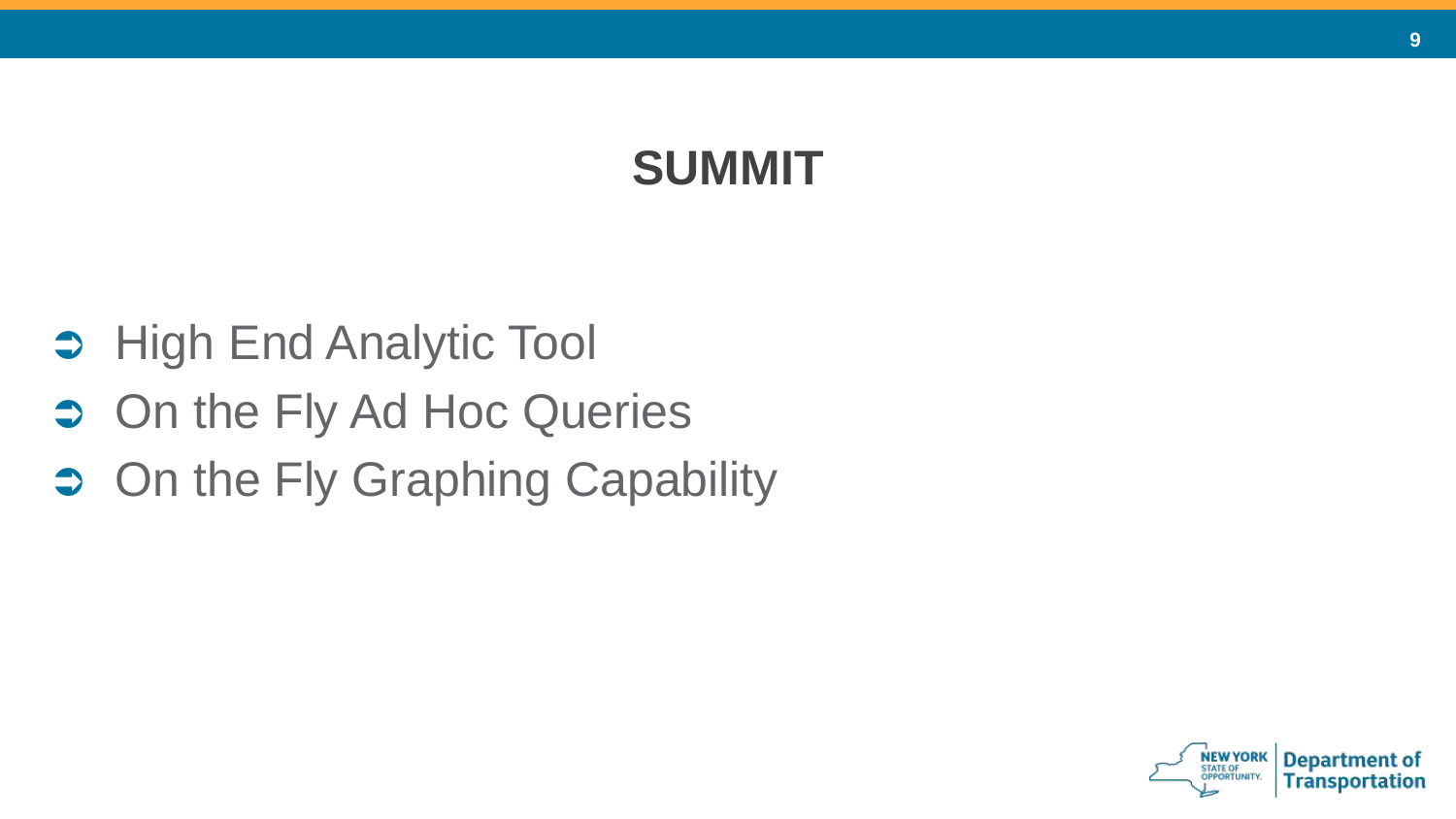### **MAINTENANCE MANAGEMENT SYSTEM EXPECTED LATE 2018**

- **→ Daily Work Reporting Labor, Equipment, Materials and** Work Accomplishment by Asset
- **Comparison Structure** Time and Attendance
- **Stockpile Management**
- Work Management Work Orders, Work Requests, Service Requests, Projects, Annual Work Planning and Budgeting, Work Scheduling
- $\Rightarrow$  Maintenance and Signals Crews and Signals Lab Management

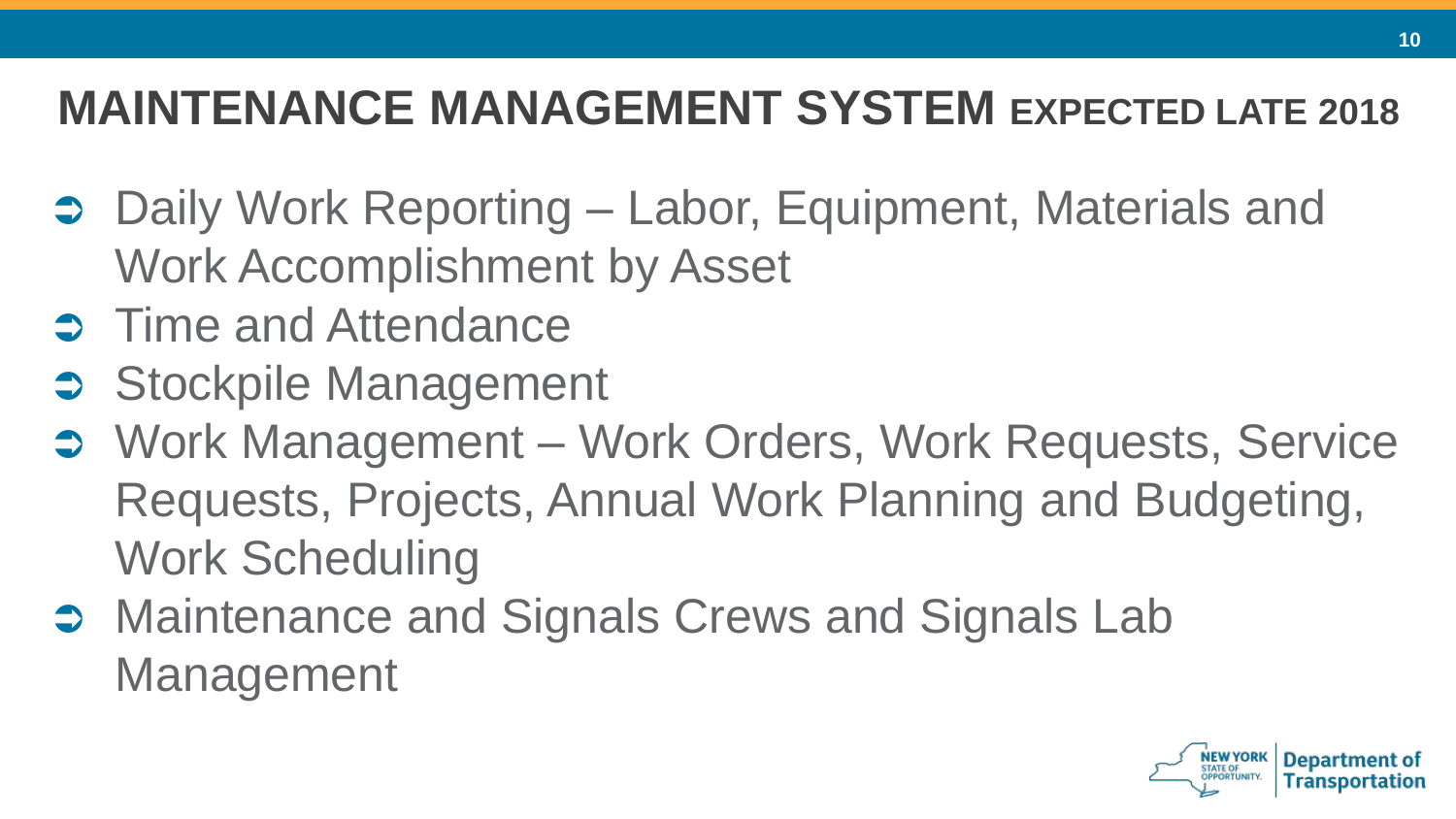### **MAINTENANCE MANAGEMENT SYSTEM (CONT.)**

- $\Rightarrow$  **Facilities Management**
- **CONTERNATE AVL and Telemetry**
- **→ Mobile Work Manager / ESRI Collector**
- **Secondary Asset Inventory and Condition**
- **→ Fugro Data Collection**
- **COMA** Maintenance Quality Assurance

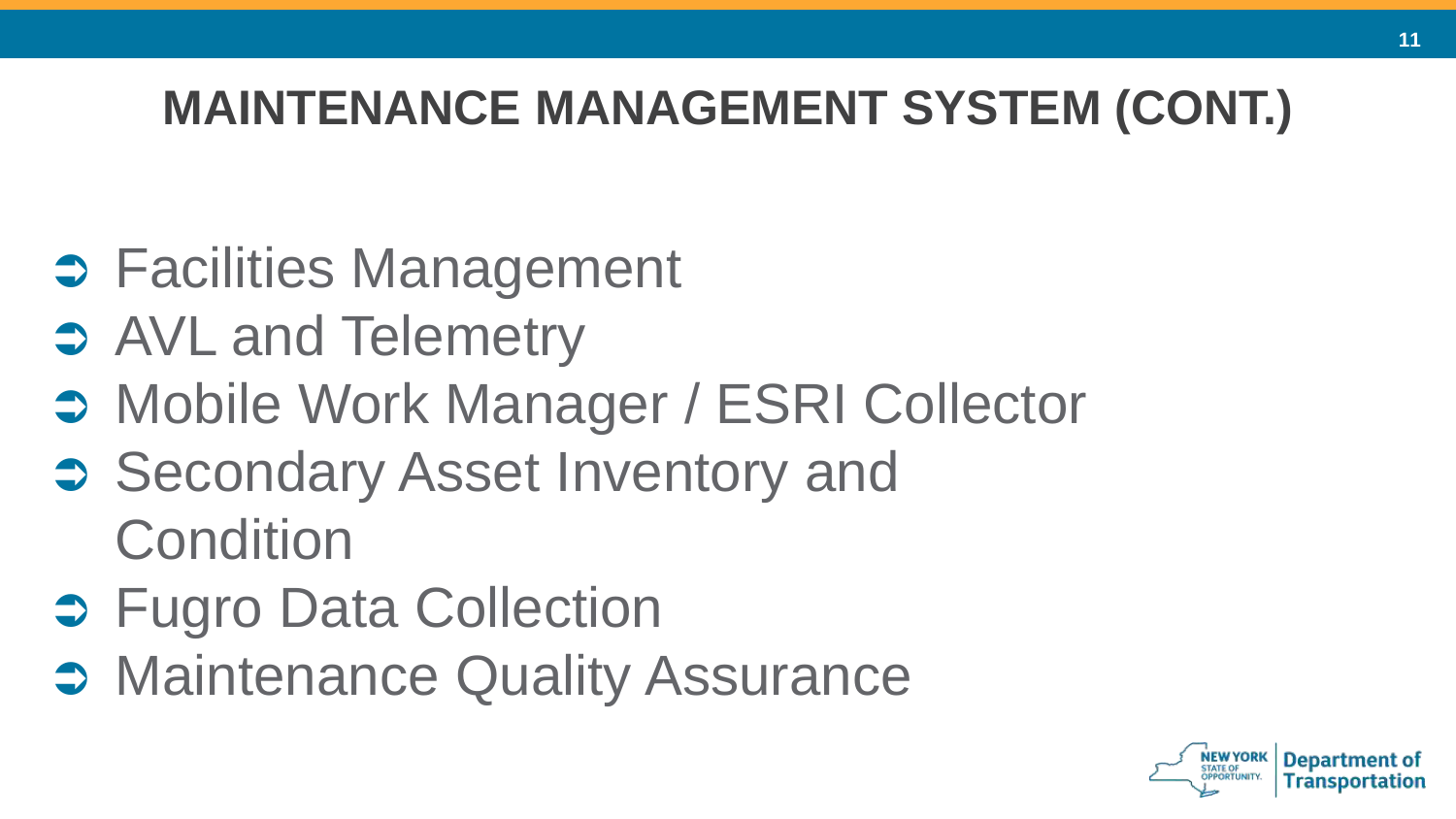# **WORK ORDER, TIME IN & OUT FLOW**



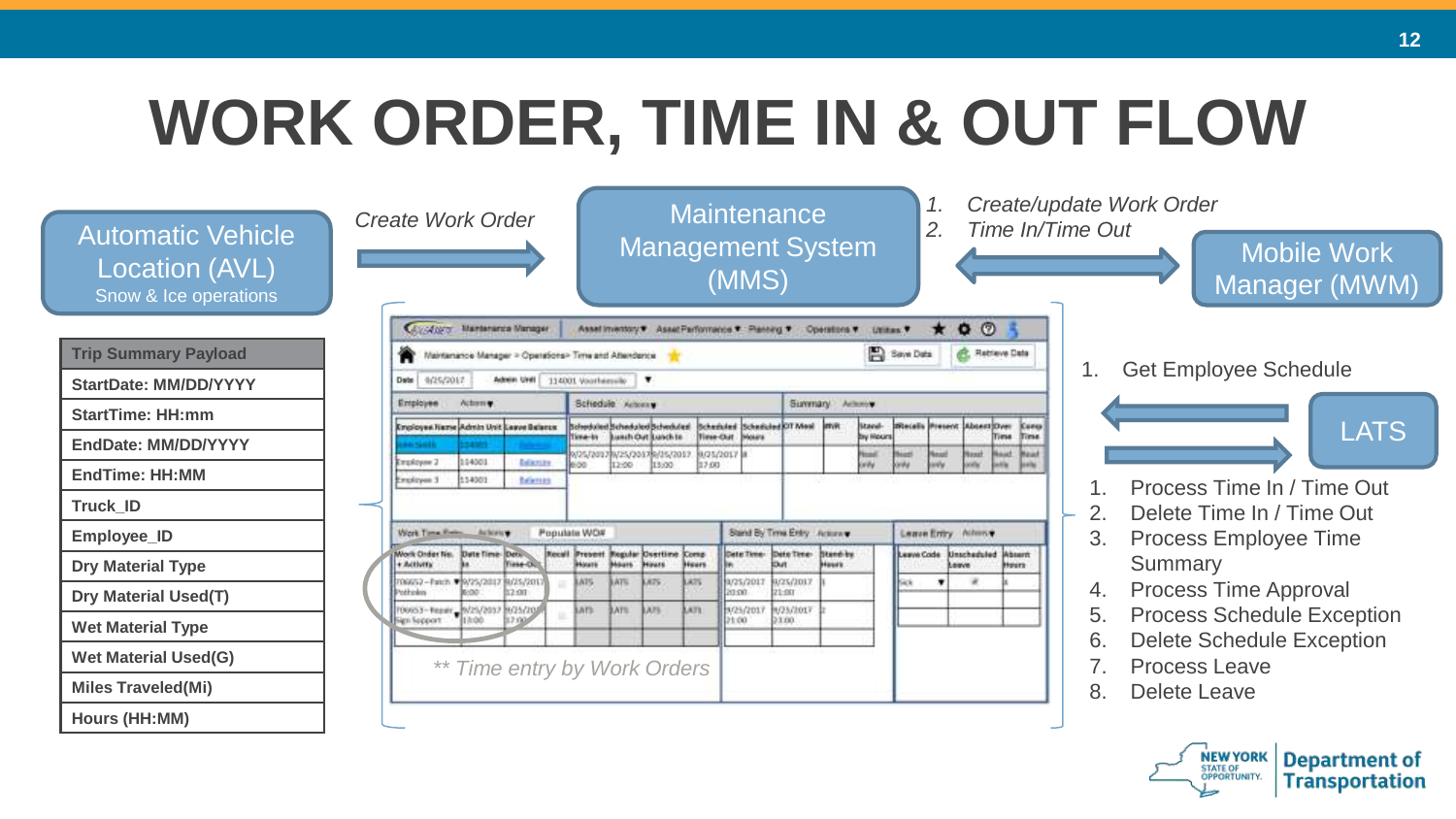#### **MMS: WORK ORDERS INTEGRATION WITH TIME AND ATTENDANCE**

|            |                                                                                                                                                         | Marrienance Manager » Operations » Yron, Orders » Create New / In Progress 17          |  |                       |                  |                                       |                                       |   |                               |                                          |                       |                                                                                        |                       | <b>B</b> Savy Data |    |          | C Retrieve Data        |  |
|------------|---------------------------------------------------------------------------------------------------------------------------------------------------------|----------------------------------------------------------------------------------------|--|-----------------------|------------------|---------------------------------------|---------------------------------------|---|-------------------------------|------------------------------------------|-----------------------|----------------------------------------------------------------------------------------|-----------------------|--------------------|----|----------|------------------------|--|
|            | Work Orders Actions *                                                                                                                                   |                                                                                        |  |                       |                  |                                       |                                       |   |                               |                                          |                       |                                                                                        |                       |                    |    |          | 三芸                     |  |
| Insert     | Innert Like                                                                                                                                             | Make Daycards Assign Crew Members                                                      |  | Show Schedule         |                  | Edit Group Schedule                   |                                       |   |                               |                                          |                       |                                                                                        |                       |                    |    |          |                        |  |
| <b>WR#</b> | <b>WO/CO#</b>                                                                                                                                           | Activity                                                                               |  |                       | Responsible Crew |                                       | Calendar                              |   |                               | <sup>+</sup> Plan Amount                 | Start Date            |                                                                                        | Finish Date           | <b>Start Hour</b>  |    | End Hour | <b>Duration</b>        |  |
|            |                                                                                                                                                         | 796663 M113 - ASPHALT OVERLAYS (Ton 1)                                                 |  |                       |                  |                                       | · Regular                             |   | ۰                             |                                          | 1/31/2017             |                                                                                        | 1/31/2017             | O.                 |    | ŝ        |                        |  |
| 276        | 706657 M415 - MISCELLANEOUS TRANSPORTING (Man Hour)<br>706698 M338 - production of ligald winter products (Gallon)<br>706649 M113-ASPHALT OVERLAYS (Ton |                                                                                        |  |                       |                  | · Regular<br>$+$ Regular<br>- Regular |                                       | ٠ |                               |                                          |                       | 1/31/2017 28/2017                                                                      | 0                     |                    | ۵  |          |                        |  |
|            |                                                                                                                                                         |                                                                                        |  |                       |                  |                                       |                                       | ۰ | 2<br>51<br>٠<br>5<br>888<br>٠ | 7/7/2017                                 |                       | 7/7/2017<br>1/16/2017 Sat. 1/19/2017 [A]<br>1/16/2017 1/22/2017<br>1/27/2017 1/31/2017 |                       | G<br>ö)            | š  |          |                        |  |
|            |                                                                                                                                                         |                                                                                        |  |                       |                  |                                       |                                       | ۰ |                               |                                          |                       |                                                                                        |                       |                    | 8  |          |                        |  |
|            |                                                                                                                                                         | 706662 M113 - ASPHALT OVERLAYS (Ton. )<br>706558 M111 - HAND PATCH POTHOLES (Man Hour) |  |                       |                  | · Regular<br>· Regular                |                                       |   |                               |                                          |                       |                                                                                        |                       | ù.                 | ä  |          |                        |  |
|            |                                                                                                                                                         |                                                                                        |  |                       |                  |                                       |                                       |   |                               |                                          |                       |                                                                                        |                       | Q.                 | 4  |          |                        |  |
|            |                                                                                                                                                         | 706551 M415 - MISCELLANEOUS TRANSPORTING (Man Hour)                                    |  |                       |                  |                                       | · Regular                             |   | ×.                            | $20^{\circ}$                             |                       |                                                                                        | 1/30/2017   6/16/2017 |                    | O. | 8        |                        |  |
| Labor      |                                                                                                                                                         | Equipment Material Accomplishments Location/Asset.                                     |  |                       |                  |                                       |                                       |   |                               |                                          |                       |                                                                                        |                       |                    |    |          |                        |  |
| Solect     | Employees Short List Actions                                                                                                                            | - Employee Name                                                                        |  | Labor Class Code      | 三 其<br>Adm.      |                                       | Assigned Employees<br>Addons #<br>三 其 |   |                               | Employee Day Cards Actions *<br>Approved | * Employee            |                                                                                        |                       | * Work Date        |    | * TRC    | 三 其                    |  |
| ۰.         |                                                                                                                                                         | HOBECK, KYLE, ANTHONY                                                                  |  | <b>TRANS TECH</b>     | 3100             | * Employee                            |                                       |   |                               |                                          | HOBECK, KYLE, ANTHONY |                                                                                        |                       | 1/16/2017          |    |          | 541 01 REG - Base Par  |  |
|            |                                                                                                                                                         | PRICKETT, EDWARD, E                                                                    |  | TRANS TECH            | 3400             |                                       | <b>I HOBECK KYLE ANTHONY</b>          |   | ю                             |                                          | HOBECK, KYLE, ANTHONY |                                                                                        |                       | 1/17/2017          |    |          | (3) 01. REG - Base Pay |  |
|            |                                                                                                                                                         | ROUKEMA, EDWARD, J                                                                     |  | TRANS TECH            | 3100             |                                       |                                       |   | B                             |                                          | HOBECK, KYLE, ANTHONY |                                                                                        | ٠<br>۰                | 1/18/2017          |    |          | [3] 01. REG - Base Pay |  |
|            |                                                                                                                                                         | STANDLEY, PAUL, RUSSELL                                                                |  | TRANS TECH SR         | 3500             |                                       |                                       |   | 追                             |                                          | HOBECK, KYLE, ANTHONY |                                                                                        | ۰                     | 1/19/2017          |    |          | [U] 01. REG - Base Pay |  |
| 冊          |                                                                                                                                                         | JERMAN, ZEB, R                                                                         |  | TRANS-TECH SR         | 3500             |                                       |                                       |   |                               |                                          |                       |                                                                                        |                       |                    |    |          |                        |  |
| ю          |                                                                                                                                                         | PERVER RICHARD, J JR                                                                   |  | TRANS TECH PRIN, MAI. | 3100             |                                       |                                       |   |                               |                                          |                       |                                                                                        |                       |                    |    |          |                        |  |
|            |                                                                                                                                                         | AHLERS, MICHAEL, G                                                                     |  | EEO, SAFETY & TRNG.   | 2000             |                                       |                                       |   |                               |                                          |                       |                                                                                        |                       |                    |    |          |                        |  |
|            |                                                                                                                                                         | CARPENTER, JAMES. F.                                                                   |  | ENGINEER MANAGER 3    | 2000<br>٠        |                                       |                                       |   |                               |                                          |                       |                                                                                        |                       |                    |    |          |                        |  |

NEW YORK Department of **Transportation**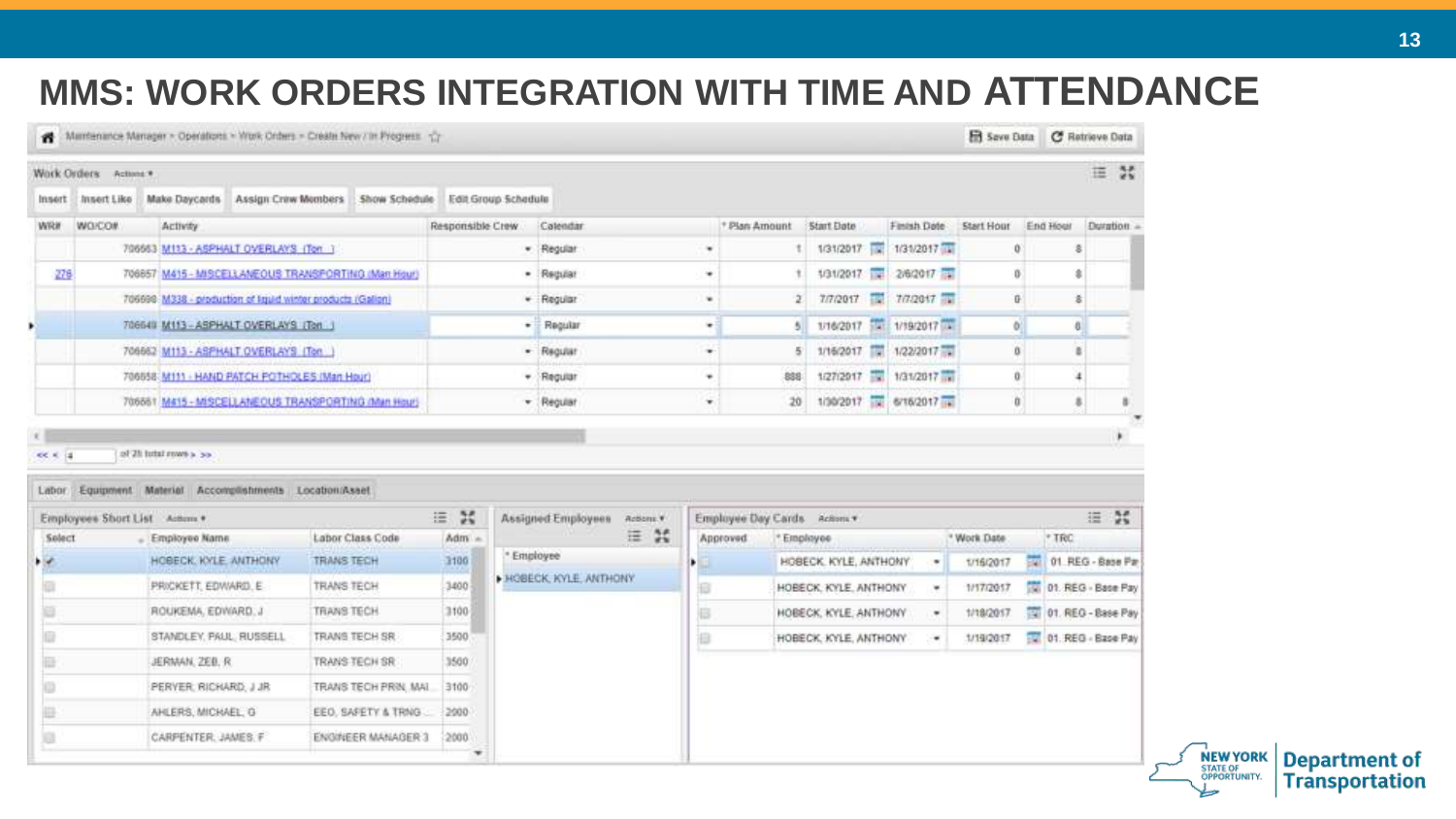#### **MMS: WORK ORDERS INTEGRATION EQUIPMENT REPORTING**

| Equipment Short List Actions |                                  |            |                            |         | 20 | Assigned Equipment Actions | -20 |              | Equipment Day Cards: Actions + |           | 三 其         |         |                   |        |
|------------------------------|----------------------------------|------------|----------------------------|---------|----|----------------------------|-----|--------------|--------------------------------|-----------|-------------|---------|-------------------|--------|
| Select.                      | Equipment Category               | Equipment# | Assigned Admin Unit        | Meter 1 |    |                            | 猫   | Approved     | " Equipment #                  | Work Date | Total Hrs   | Mileage | <b>Total Cost</b> |        |
| $\mathbf{r}$                 | 202 - PICKUP +6200 GWW.LARGE     | 133888     | 126A - SHOP D1 COEUR D'ALE |         |    | Equipment #                |     | $\mathbf{F}$ | T02165<br>$-11$                | 5/8/2017  | <b>Fall</b> |         |                   | \$0.44 |
|                              | 209 - TRUCK 4X4 UTILITY          | T30156     | 125A - SHOP D1 COEUR D'ALE |         |    | 102165<br>ы                |     |              |                                |           |             |         |                   |        |
| ×                            | 210 - VANS 4X2 SMALL             | T02165     | 125A - SHOP D1 COEUR D'ALE |         |    |                            |     |              |                                |           |             |         |                   |        |
|                              | 210 - VANS 4X2 SMALL             | T02166     | 125A - SHOP D1 COEUR D'ALE |         |    |                            |     |              |                                |           |             |         |                   |        |
|                              | 393 - WATER TRUCK > 2500 GALLONS | T31733     | 125A - SHOP D1 COEUR D'ALE |         |    |                            |     |              |                                |           |             |         |                   |        |
|                              | 922 - TRAILER WARNING SIGN       | T09325     | 125A - SHOP D1 COEUR D'ALE |         |    |                            |     |              |                                |           |             |         |                   |        |
|                              | 930 - GENERATORS PORTABLE        | T10181     | 125A - SHOP D1 COEUR D'ALE |         |    |                            |     |              |                                |           | ▷           |         |                   |        |
|                              |                                  |            |                            |         |    |                            |     |              |                                |           |             |         |                   |        |

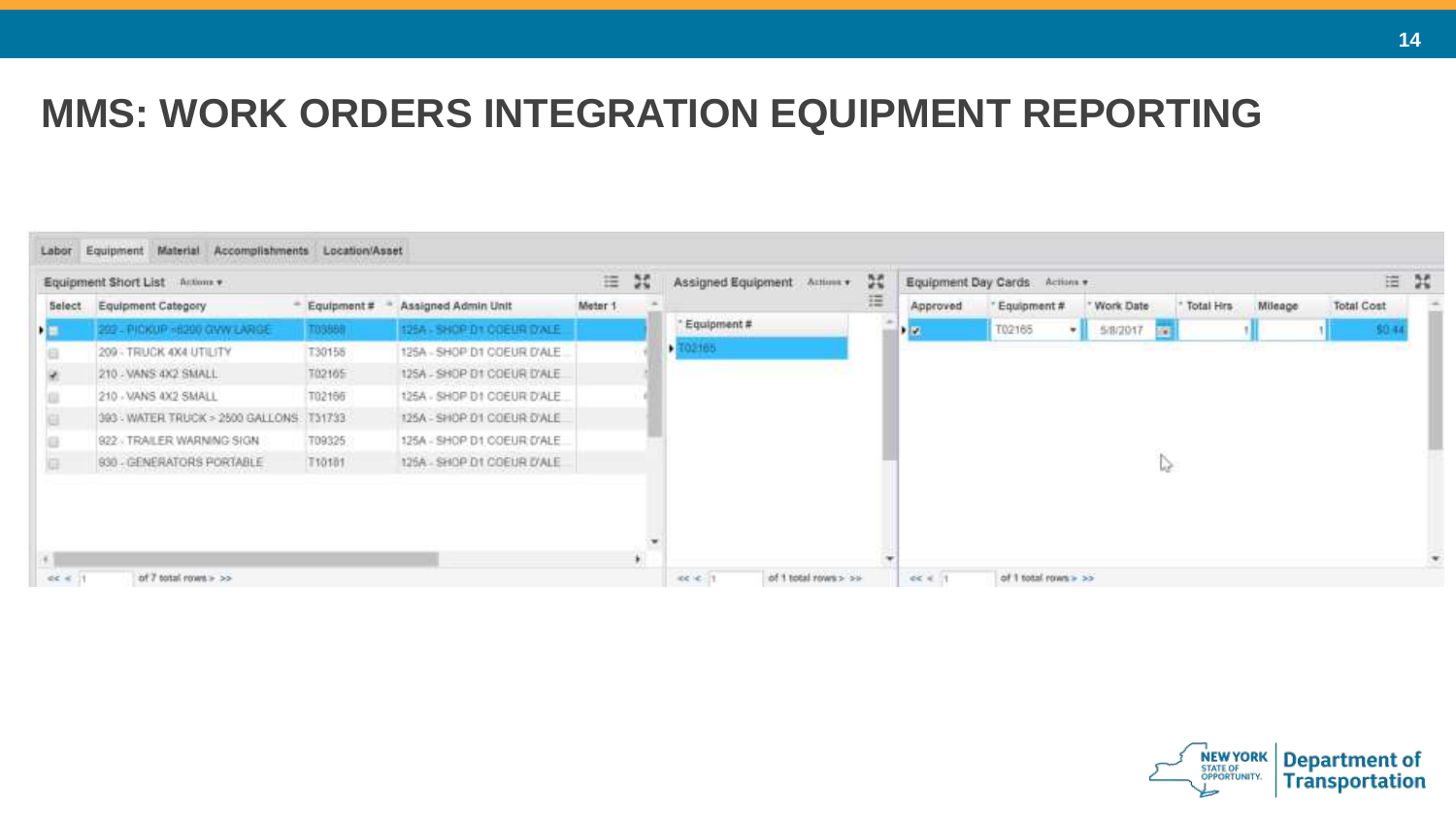#### **MMS: WORK ORDERS INTEGRATION WITH MATERIALS REPORTING**

| Labor Equipment Material Accomplishments Location/Asset |                                                                   |                    |             |                                      |                      |    |                                   |                                     |                     |                  |  |  |
|---------------------------------------------------------|-------------------------------------------------------------------|--------------------|-------------|--------------------------------------|----------------------|----|-----------------------------------|-------------------------------------|---------------------|------------------|--|--|
|                                                         | Material Short List Actions v                                     |                    | $\equiv$ M  | 三 試<br>Assigned Stockpiles Actions + |                      |    | 三 其<br>Material Day Cards Actions |                                     |                     |                  |  |  |
| $S_{\cdots}$                                            | Material Master Code                                              | Administrative     | Measuremen  | $A_{\cdots}$                         | " Material Stock     |    | A                                 | " Material Stock                    | Wor<br>$A_{\cdots}$ | Measurement      |  |  |
| $\mathbf{F}$                                            | 540004006EA - CONE_TRAFFIC 39"                                    | 1000 DISTRICT EACH |             |                                      |                      |    | P.M.                              | 884600000TON - ANTI-SKID - 58/201 - |                     | $0.25$ TON - Ton |  |  |
|                                                         | 540052031EA - DELINEATOR, CRYSTAL 3" X 3"                         | 1000 - DISTRICT 1  | Each        |                                      |                      |    |                                   |                                     |                     |                  |  |  |
|                                                         | 540193976EA - MARKER: ROAD TEMPORARY TYPE Y REFLECTIVE BOTH SIDES | 1000 - DISTRICT 1  | Each        |                                      |                      |    |                                   |                                     |                     |                  |  |  |
|                                                         | 540269545EA - POST SIGN 4" X 6" X 16" WOOD                        | 1000 - DISTRICT 1  | Each        |                                      |                      |    |                                   |                                     |                     |                  |  |  |
|                                                         | 881600000TON - AGGREGATE, FOR COVER COAT MATERIAL                 | 1000 - DISTRICT 1  | Ton:        |                                      |                      |    |                                   |                                     |                     |                  |  |  |
|                                                         | 884700000TON - ANTI-SKID MATERIAL                                 | 1000 - DISTRICT 1  | <b>30ft</b> |                                      |                      |    |                                   |                                     |                     |                  |  |  |
| E E E                                                   | of 6 tutal raws > >>                                              |                    | ٠           | $ee \in 10$                          | of 0 total rows > >> | ×. | $-0.4$ 11                         | of 1 listal rows > >>               |                     |                  |  |  |

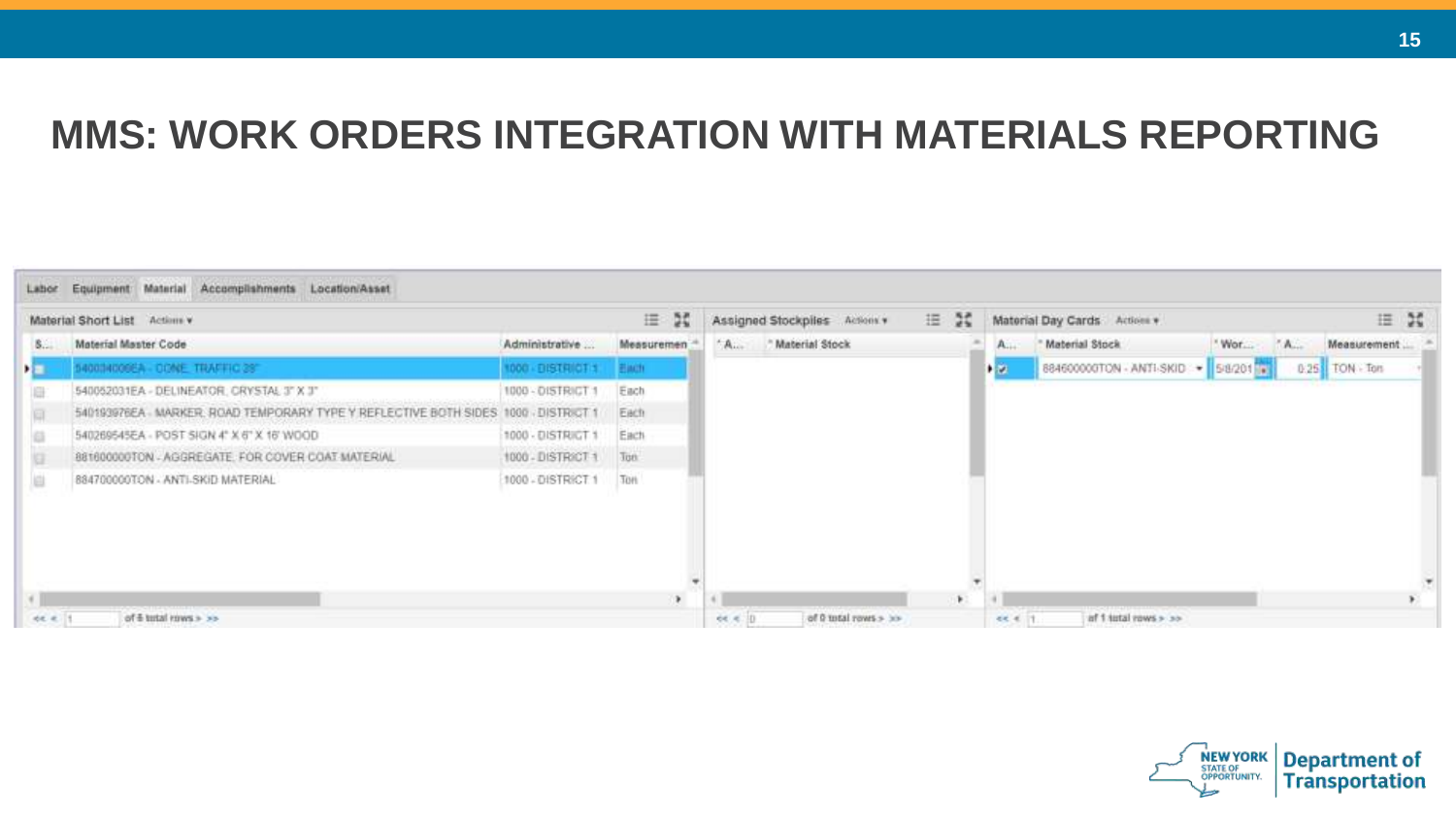#### **MMS: MOBILE WORK REPORTING AND TIME AND ATTENDANCE**

- **D** Mobile Work Manager
	- Integrated Work Order and Time and Attendance Reporting
	- □ Mobile Solution Benefit \$8.4 M/Year In Increased Productivity Crews Don't Have to Return Early for Supervisor to Do Desktop Reporting (OITS B/C Analysis 11/27/2017)
	- LATS Would Require More Computers in Residencies to Report or Lost Productivity by Sharing Computers
- AVL
	- Automatically Creates Work Order for Each Trip including Labor Hours, Equipment Time and Materials Summary

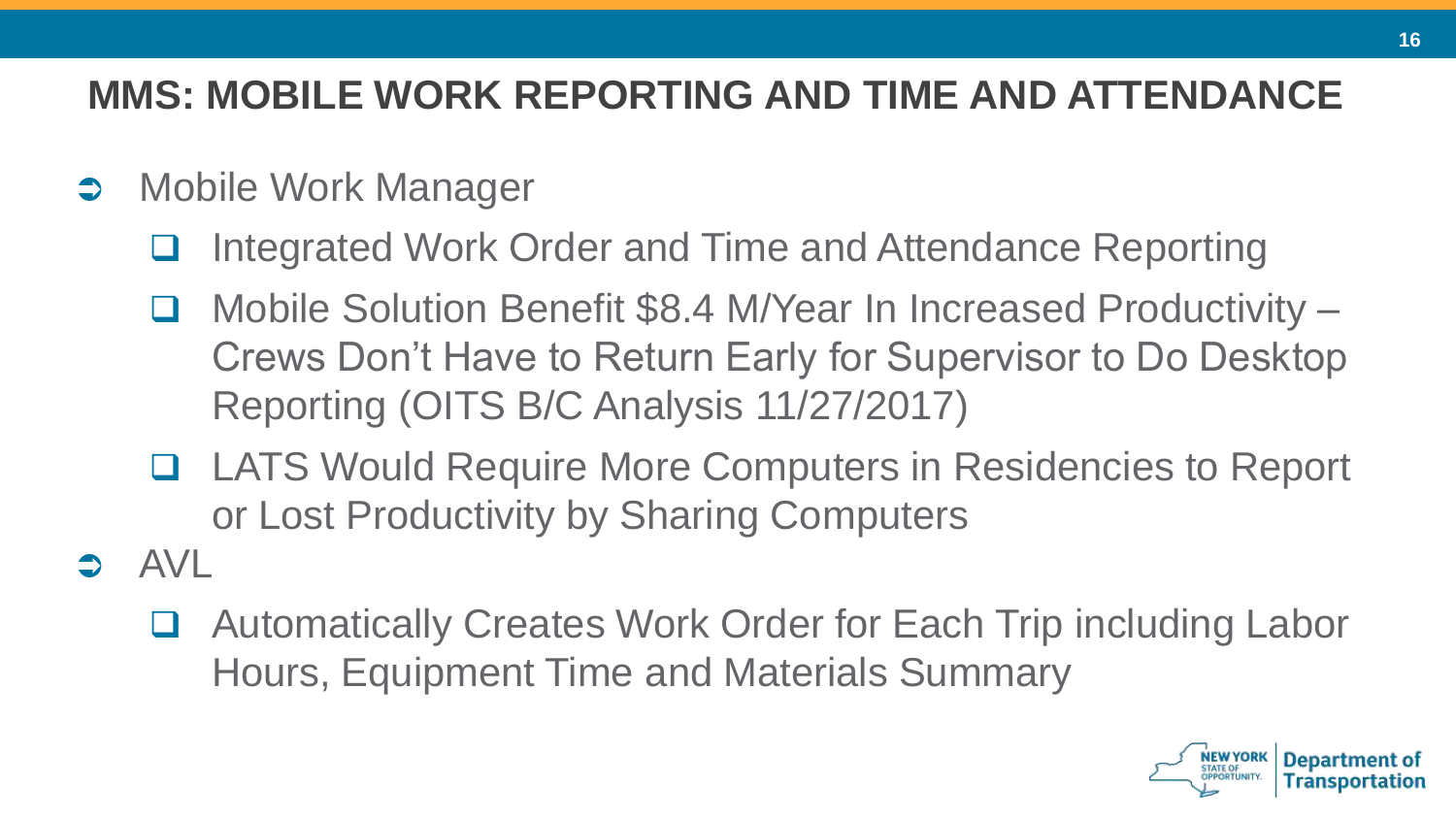#### **CRITICAL MMS FUNCTIONS DEPENDENT ON INTEGRATED WORK/TIME REPORTING**

- $\Rightarrow$  Payroll
- **Federal Emergency Reimbursement: FEMA and FHWA**
- **Salt and Materials Management**
- **Salt Management and Funding**
- **Contingled Tort Liability**
- Budget Justification
- Operational Guidelines and Performance Improvements
- Business Decision Making

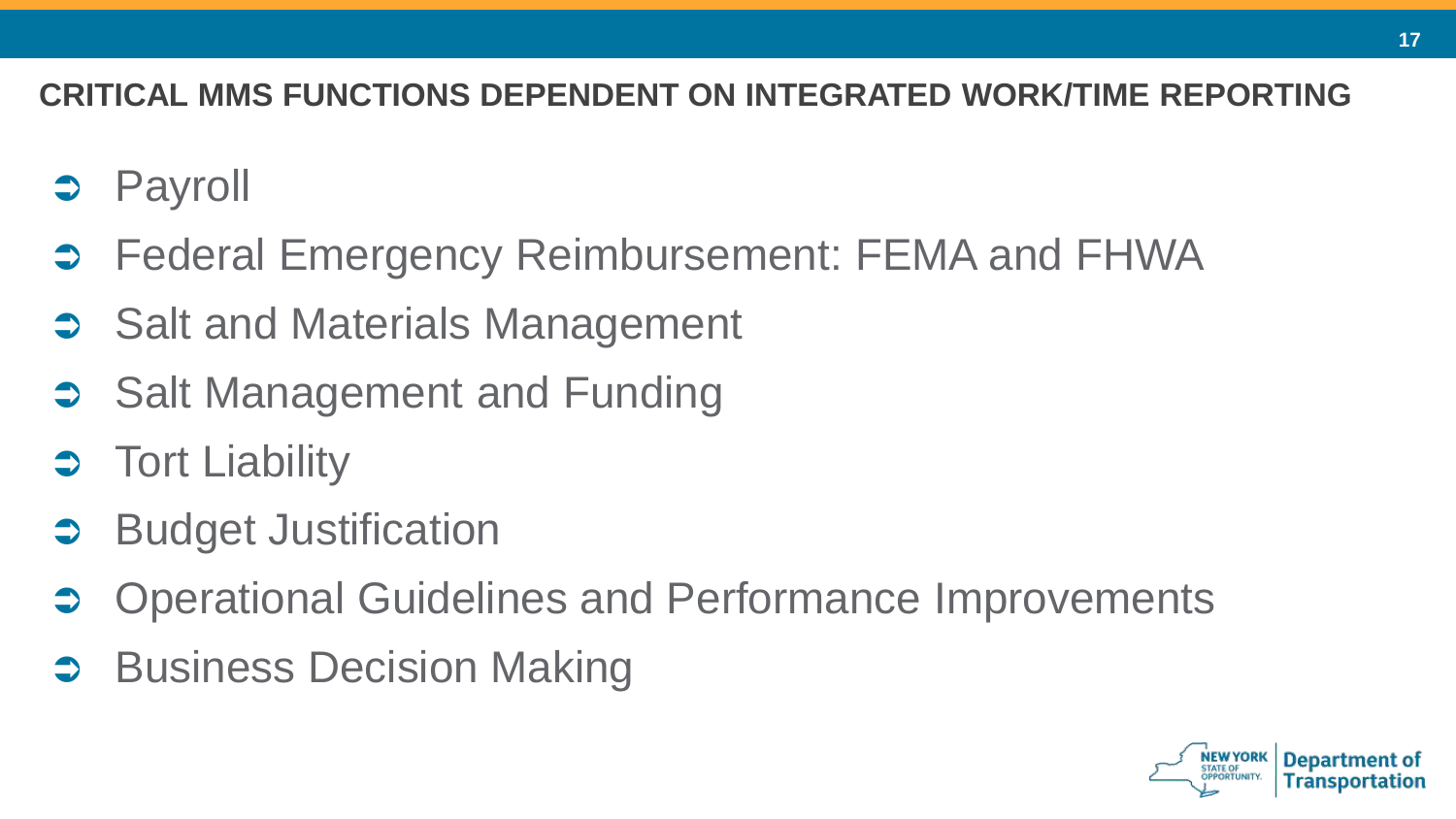### **KEY CONSIDERATIONS**

#### $\supset$  **Impact to current business process**

- $\Box$  Maintenance division business process calls out for time entry at the supervisor level for the crew assigned to the Work Order
- $\Box$  Moving time entry over to LATS may impact this business process as with LATS, individual users may have to enter their own time
- **D** Potential Maintenance division users impacted by this change  $-$  ~3000
- **Streamlining business process** 
	- Current setup with MAMIS as well as one planned for MMS allows for time to be entered in the same application where the work is performed
	- $\Box$  This limits the # of applications user need to hop to complete his/her assignment

#### **Data Integrity**

- $\Box$  In MMS, time is recorded at Work Order/Activity level
- Moving Time IN/Out to LATS will require additional data reconciliation between LATS and MMS impacting overall data quality
- □ Past experience with few of AgileAsset's clients who chose moving Time entry to separate application, resulted in additional software and business processes to support ongoing data reconciliation and correction



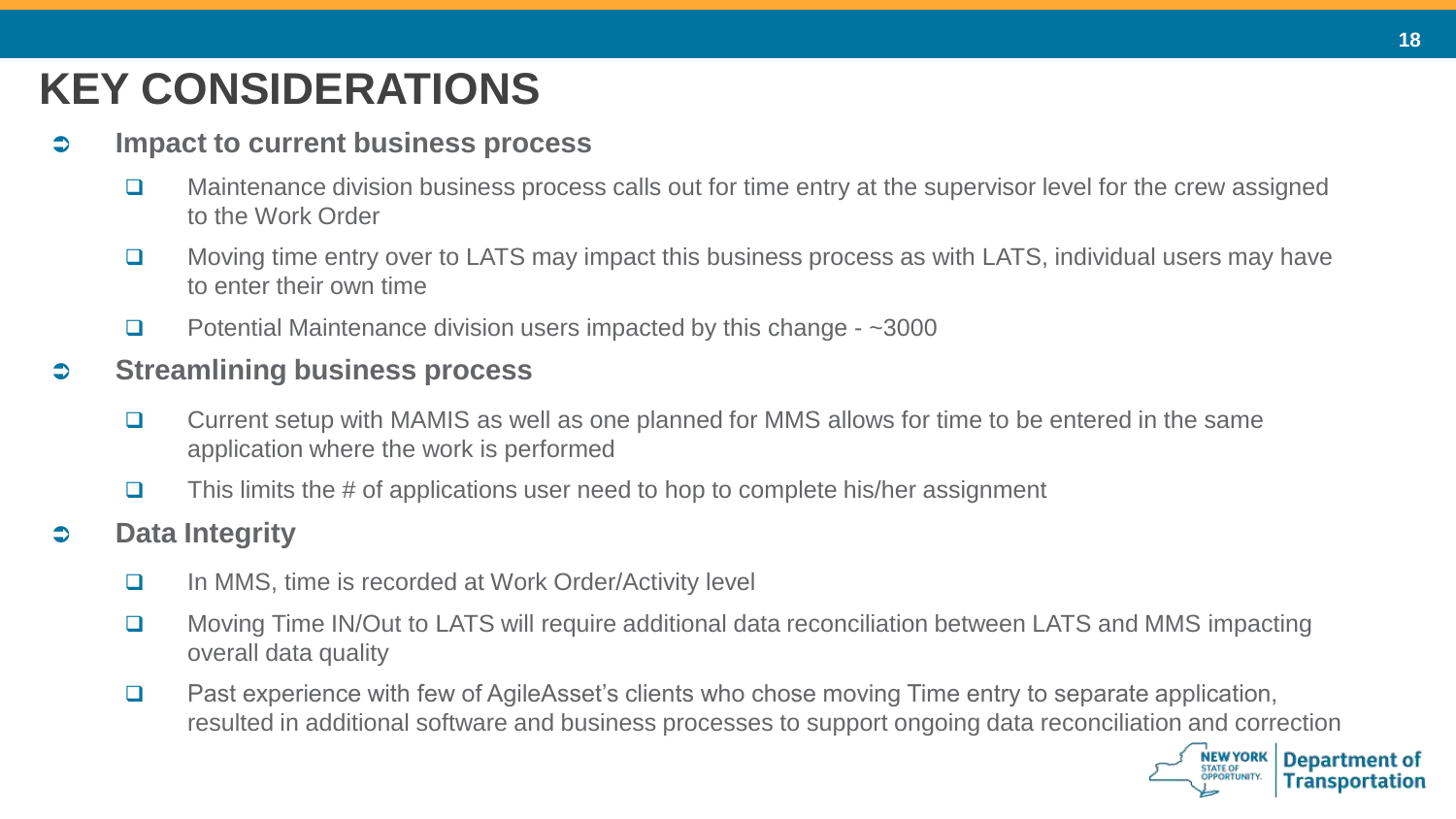#### **PROBLEMS WITH SEPARATING WORK REPORTING FROM TIME AND ATTENDANCE**

- **Creation of Duplicate Data Entry**
- Inability to Do Crew Level Reporting
- **D** Need to Recreate Full Work Order Functionality in LATS
- $\Rightarrow$  Data Integrity
- **Training and Support**
- **Coss of Cost Savings from Mobile and AVL**
- **→ CMA (LATS) Would Need to Develop Specialized Knowledge in Maintenance** Management
- **Combination System Management and Federal Reimbursement**
- **Schedule**
- **C** Redesign of Web Services

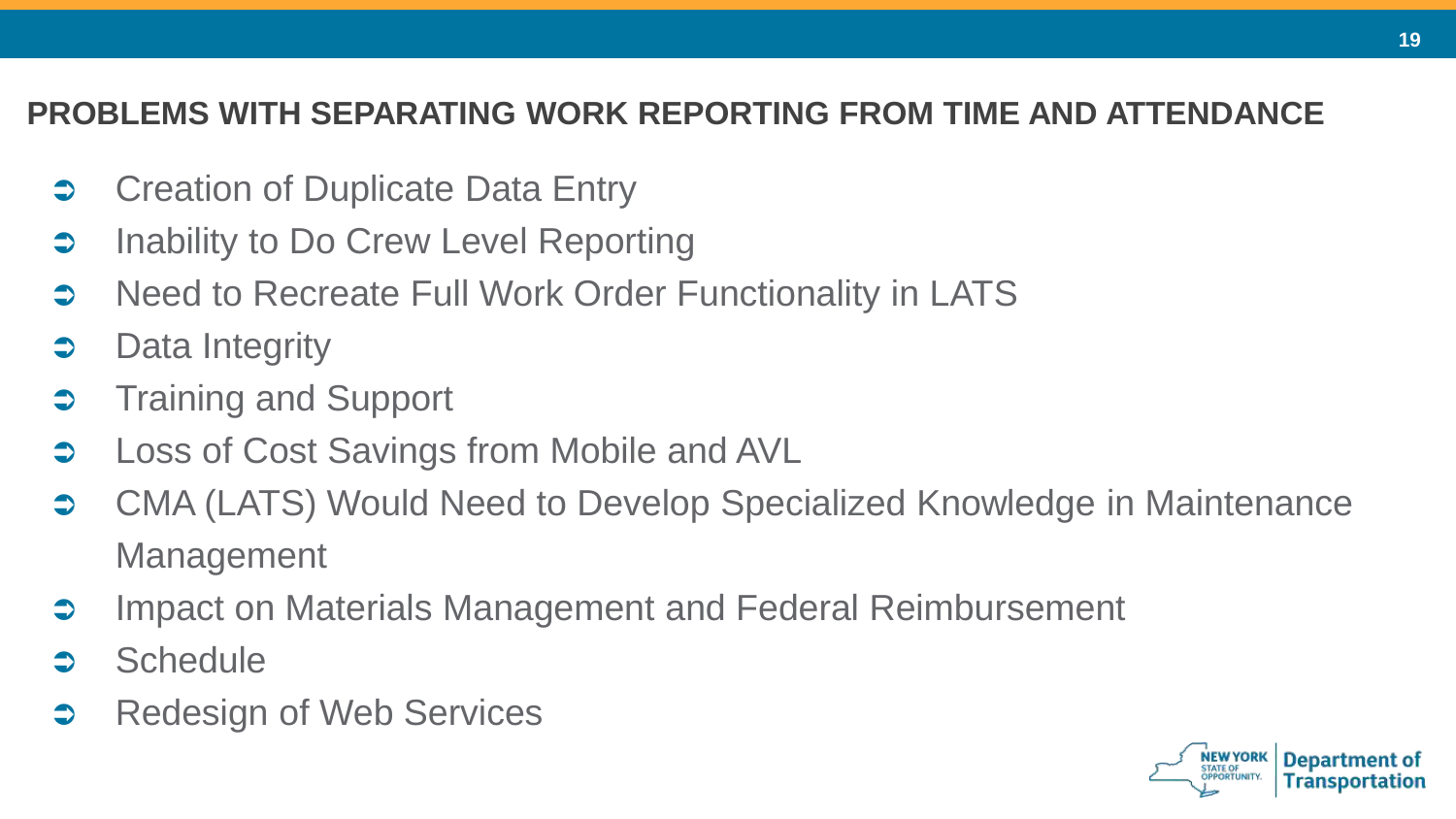# **SCHEDULE**

- **December 2017 Completed Design Phase**
- **→ January 2018 Begin Construction**
- October 2018 User Acceptance Testing
- **January 2019 User Training**
- **→ February 2019 Phase 1 Go Live: Online Version**
- **→ May 2019 Phase 2 Go Live: Mobile Version**